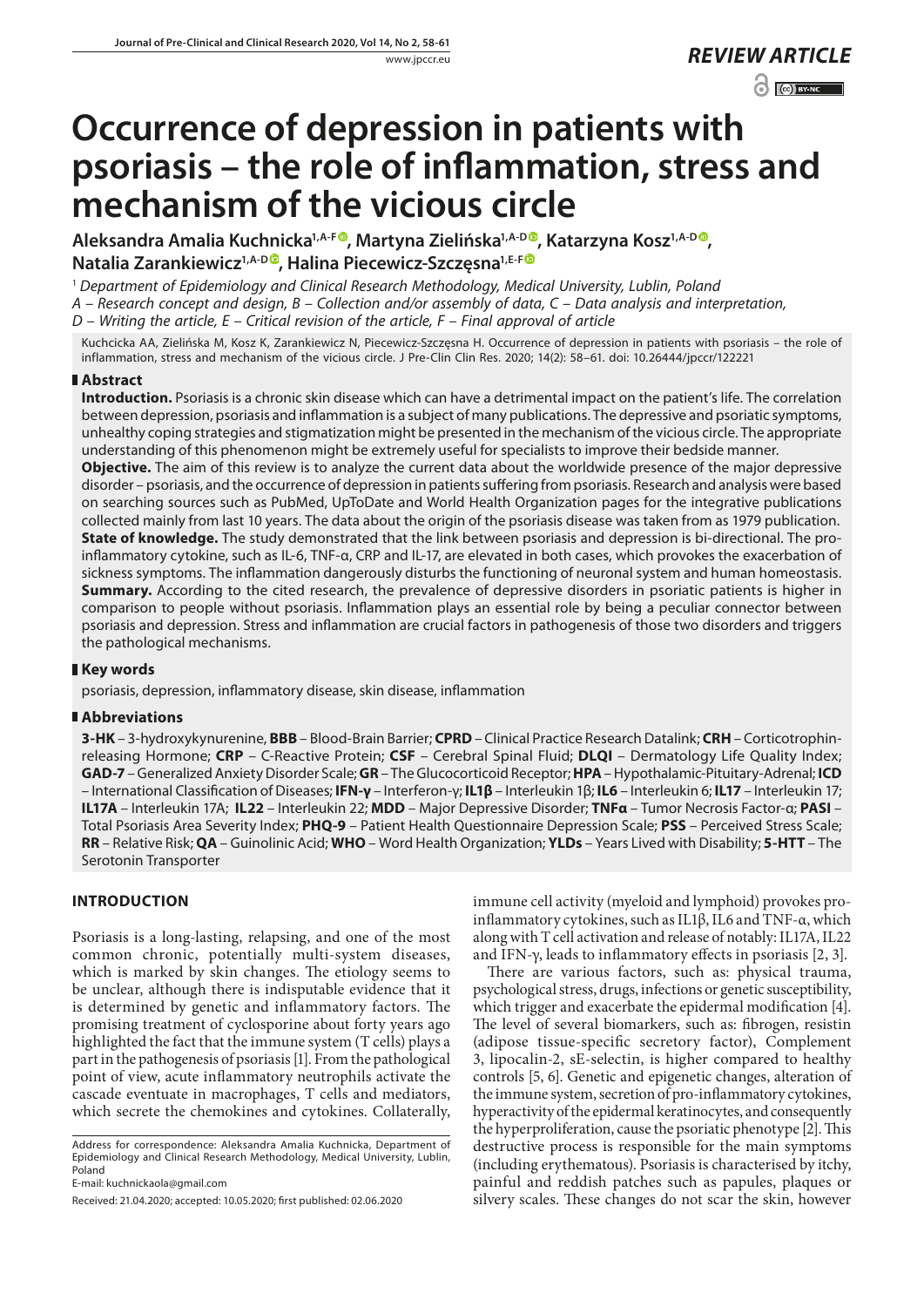they may cause local haemorrhage when removed, which is called Auspitz sign [7]. The appearance of psoriasis can vary a great deal, from limited to widely spread skin lesions. It can develop on the entire body depending on the type of psoriasis. In this regard, 4.2 – 69% of patients have nail changes, whereas 1.3 – 34,7% of individuals suffer from chronic arthritis [8]. Affecting the joints and internal organs can lead to disability.

According to worldwide epidemiological data, the prevalence of psoriasis is estimated to be between 0.5 – 11.4% in adults, and about 0 – 1.4% in children [9]. In compliance with a cohort study by Springate et al. using the UK CPRD between 1999 and 2013, a gradual increase of prevalence from 2.3% – 2.8% was depicted [10]. J. M. Fernández-Armenteros et al., collected data from 398,701 individuals, 18.12% of whom were under 18 years of age [11]. A total of 6,556 people were diagnosed with psoriasis and 3,799 (55.31%) were males. An unquestionable role is played by geographical location, in such a way that the rate of occurrence is increasing proportionally to the distance from the equator [9]. Around one million Polish, 7.4 million Americans and more than 125 million people worldwide arte affected by this disease [12]. Psoriasis is more common in adults than in children. Most patients are in the 30 – 39 or 50 – 69 age range; nonetheless, it may begin at any stage of life [8, 9]. The quoted data clearly show that psoriasis might be regarded as a real global problem [8].

**The mechanism of vicious cycle.** The skin is the very complex outer tissue of the body. It is the largest organ of humans body, which provides protection, sensation or temperature regulation [13]. Furthermore, it is important to underline its psychosocial function: it plays an essential role in the interaction with the environment and helps people to communicate. Not surprisingly, the condition of the skin is a significant factor which determines feelings of attractiveness; therefore, any kind of skin changes might reflect on mental health.

As evidenced by studies, there is a frequent comorbidity of other systemic diseases which include: metabolic syndrome (including hypertension), cardiovascular diseases, inflammatory bowel disease, nicotinism, alcoholism, or psychiatric disorders [8, 14]. This implies that psoriasis is highly associated with atherosclerosis and vascular inflammation, and that patients have increased levels of triglycerides and cholesterol [8]. Taking all those elements (skin changes and comorbidities) into account, psoriasis might result in the stigmatization of the patient, significant reduction in the quality of life and productivity at work or school. Insidiously, step by step, it leads to deterioration of mood, lower selfesteem, feelings of shame, and even distress. Those factors may cause sexual disorders, relationship problems and destroy social life [14, 15]. Consequently, patients start to feel anxious (often paroxysmally), which can be connected with a high-level risk of development of depression. The Hospital Anxiety and Depression Scale, which is one of the major scales used in this case, proves that depression is decidedly higher in patients with psoriasis [15, 16, 17]. Patients who are dealing psoriasis and comorbidities (including depression) tend to have more harmful coping strategies, like drinking alcohol, smoking, having an unhealthy diet, or living a sedentary lifestyle. Emotional disorders and such bad habits cause passivity in their treatment. Demotivated patients neglect medical recommendations, which can have several consequences. It may lead to a reduction in the effectiveness

of treatment and an increase in clinical symptoms of psoriasis in the mechanism of a dangerous vicious circle [15].

**Depression.** Clinical depression, also called major depressive disorder, is a severe mood condition, which takes control of patient's life. According to the WHO, more than 80% of people experience mental health disorders, which leads to more than US\$ 1 trillion economic looses per year [18]. The mental health conditions cause an early mortality of 10 – 20 years. There are various theories on the pathogenesis of the depression. To diagnose depression (according to the Diagnostic and Statistical Manual of Mental Disorders [DSM] and ICD), five or more conditions must be achieved: depressed mood/anhedonia, significant weigh loss/gain or changes with appetite, insomnia/hyperinsomnia, psychomotor agitation/ retardation, fatigue/loss of energy, feelings of worthlessness, indecisiveness/problems with thinking or concentrating, and repetitive thoughts about death/suicide. The prevalence of symptoms must last at least two weeks [19, 20]. It touches every aspect of life, including the patient's family or social environment in general. The prevalence of depression has overwhelmingly increased with time [20, 21].

According to data, more than 264 million people worldwide suffer from clinical depression. In 2007, this affliction became the third leading cause of all-age YLDs, which is a measurement of the burden of the disease [22]. The WHO has prognosticated that by 2030 clinical depression will rank as the first leading cause of YLSs. According to the Substance Abuse and Mental Health Services Administration data from 2017, there are around 17.3 million people (aged 18 or older) in the United States who have had at least one clinical depressive episode – the equivalent of 7.1% of all American adults [20].

Regarding the prevalence in Europe, the number of cases may also illustrate the seriousness of the situation: almost 84 million Europeans are affected by mental health problems. Every year, tens of millions of people have at least one mental health problem, and tens of thousands die through mental disorders, or from suicide [23]. Polish epidemiological data based on study in 2012, show that there are around 766 thousand people who have experienced a depressive episode during their lifetime. (these data do not include the population of children and people over 65-years-old) [24]. Clinical depression in particular affects over 21 million people (4.5% of population) [23].

Despite the fact, that access to the medical information (publications, researches, open access data) is becoming more and more widespread, looking for help or mental health problems might be still regarded as embarrassing.

**Questionable relationship between depression, inflammation and psoriasis.** The link between psoriasis and depression can be explained by the common pathway of inflammation [25]. Studies have demonstrated that elevated baseline inflammation (including several pro-inflammatory substances: IL-6, TNF- $\alpha$ , CRP, IL-17) in patients with depression, which also occur in psoriasis [3, 16, 20, 22, 29]. Those cytokines cause the psoriatic lesions by migrating towards the epidermis [3]. The brain tissue is protected by BBB, which is responsible for maintaining the homeostasis and enable the correct state of brain functioning [22]. High level of cytokines interfere with the permeability of the BBB, and cross it in the process. The function of the neuroendocrine system, metabolism of the neurotransmitters (dopamine,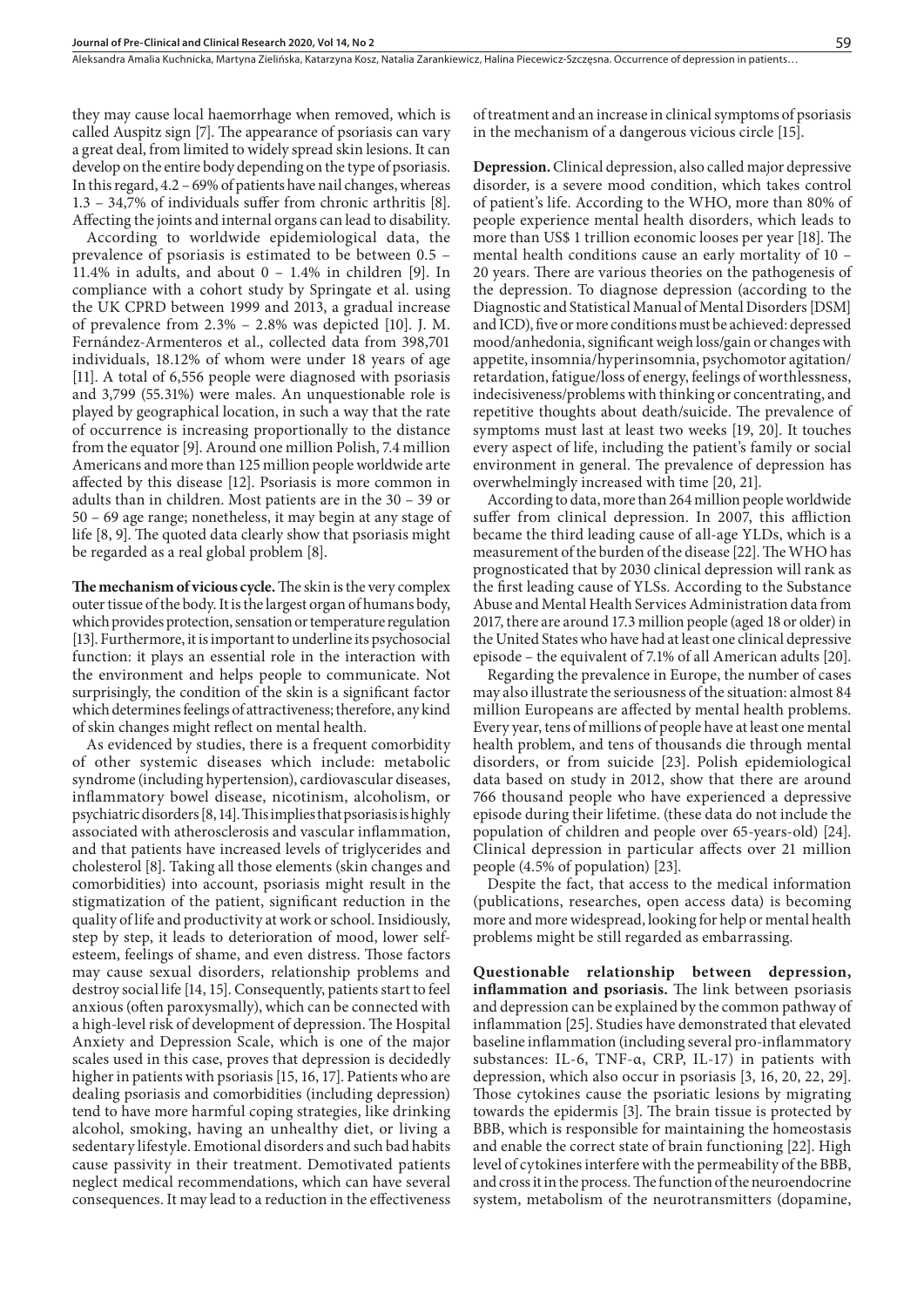serotonin), regulation of the main neurohormonal stress system – HPA axis, neural circuitry and plasticity of synapsis, are disrupted. [16, 27, 30]

The association between TNF-α and 5-HTT (in both basal physiological and pathological conditions) was confirmed in a study by Krishnadas's et al. [31]. At first, 13 neurologically healthy women took part in the investigation which proved that plasma TNF-α is correlated with 5-HTT availability. Furthermore, in 12 patients with psoriasis or PsA, the association was replicated. These results are connected with the serotonin hypothesis. The raphe nuclei (median and dorsal) localized close to the cerebral aqueduct in the mesencephala, constitute a part of 85% of serotonergic neurons in the brain. This localization make it particularly exposed to inflammatory molecules existing in CSF [32]. The 5-HTT regulates the synaptic serotonin levels and plays a crucial role in serotonin neurotransmission. Moreover, inflammation may cause a decline in the level of serotonin, the monoamine neurotransmitter, which is consider to be involved in appetite regulation, pain sensation and mood condition. This in turn, leads to the production of 3-HK, QA, which are neurotoxic serotonergic metabolites [19, 26].

Neuroinflammation and pro-inflammatory cytokines have close relationship with the hippocampal GRs and HPA axis [33]. Physiologically, the GR mediates the negative feedback of the HPA axis, which makes the ability of cortisol to inhibit its own secretion (especially as a defence against stress reaction). Contradistinctively, in depressive disorder, the impaired HPA axis negative feedback occurs as a result of the dysfunction of the GR. The interaction with other stress-inducted substances, damage-associated molecular patterns and inhibition on the receptors, causes hyperactivity of the HPA axis [34].

Stress seems to be a common and connective factor between psoriasis, depression, and finally inflammation. These variables interrelate and exacerbate each other [15]. While stress is activated (as a consequence of depressive mood), the sympathetic nervous system responds by releasing amines (e.g. norpinephrine) which stimulates the proliferation of myeloid cells. Additively, stress causes the up-regulation of CRH, glucocorticoids and adrenocorticotrophic hormone with neuropeptide stress response mediators [35].

It might be considered that psoriasis has a one-sided impact on psychical disorders, whereas the cited examples show, in conclusion, that both conditions can affect and cause each other. In which case, psoriasis and depression involve more than the incidental comorbidities of each other [17].

**Depression in psoriasis.** In a study conducted by Lamb et al., 607 patients suffering from psoriasis completed the PHQ-9, GAD-7 and DLQI questionnaires, which were a part of IMPARTS (Integrating Mental and Physical Healthcare) [36]. The vast majority of the patients were male (65.2%), white British (69.5%), with chronic plaque (95.7%), and most of them had not been previously diagnosed with depression and anxiety (over 90%). The results of this study showed that 60 patients (9.9%) screened positive for probable MDD, of whom 42% reported severe symptoms. Moreover, 3.5% indicated suicidal ideation. With regard to anxiety, 78% of the examined patients reached the threshold for clinical psychologist review, and 8,1% of patients qualified for both MDD and GAD.

A nationwide population-based cross-sectional study in Taiwan included 17,086 patients with psoriasis,to be and

1,607,242 patients from the general Asian population. The results showed that the prevalence of depression in patients with psoriasis was reported between 11.52%, whereas in the general Asian population it was 7.73%. Risk factors, which predispose psoriatic patients to depression, were: female gender, age 20–50 years, low income, or major comorbid disease (renal disease, cardiovascular disease, and cerebrovascular disease) [37].

Lakshmy et al., in across-sectional study on 90 patients in India suffering from psoriasis, with the majority of psoriasis vulgaris (75.6%) [38], showed that 71 of the subjects (78.9%) had major depressive disorder and 69 patients (76,6%) had anxiety. Additionally, it was reported that 51 were dealing with significant stress and that 24 patients (16.6%) assessed their quality of life from 'poor' to 'very poor'. PASI has been pointed to have a positive interrelation with such factors as depression, anxiety scores and PSS. A statistically high correlation was shown between severity of psoriasis (PASI) and PHQ-9, anxiety (GAD), and PSS. In conclusion, according to this study, the higher the PASI scores, the higher the grade of anxiety/depression.

Data collected by Dommasch et al. shows the risk of depression in women with psoriasis and psoriatic arthritis [39]. 50,750 American women took part in this cohort study, and the first results showed that the majority of women without psoriasis were more likely to be smokers, had higher prevalence of chronic conditions (such as cancer, diabetes, hypercholesterolaemia, rheumatoid arthritis) or higher BMI, compared with women suffering from psoriasis. The women without psoriasis were more likely to be psychically active. Secondarily, the age-adjusted RR of major depressive disorder was higher for women with psoriasis, compared with women without psoriasis. Further findings concentrated on PsA which evaluated that women without PsA had a lesser multivariate-adjusted RR of clinical depression than those with concomitant PsA.

The prevalence of depressive symptoms and clinical depression in patients with psoriasis was tested in a meta-analysis in 98 studies [40]. It was proven that psoriatic patients were at the very least 1.5 times more likely to suffer from depression, compared with patients without psoriasis. The majority of examined studies included those patients with plaque psoriasis which showed that the data was independent of gender distribution and mean age. Patients diagnosed with psoriatic arthritis, in contrast to studies by Dommash et al., did not show a higher prevalence rate of major depressive disorder [39].

Although the above research results show the scale of the phenomenon, knowledge about the connection between inflammation, depression and psoriasis should be ongoing. It is necessary to carry out further tests that will help with faster diagnosis, and more precise prognosis will improve the quality of the patient's life.

#### **CONCLUSIONS**

As evidenced by cited data, there is substantial evidence that there is an omni-directional correlation between inflammation, stress, depression and psoriasis.

Psychological factors have a crucial impact on the exacerbation and maintenance of the skin condition.

The role of psychological support and a multidisciplinary approach in psoriatic patients appears to be highly significant.